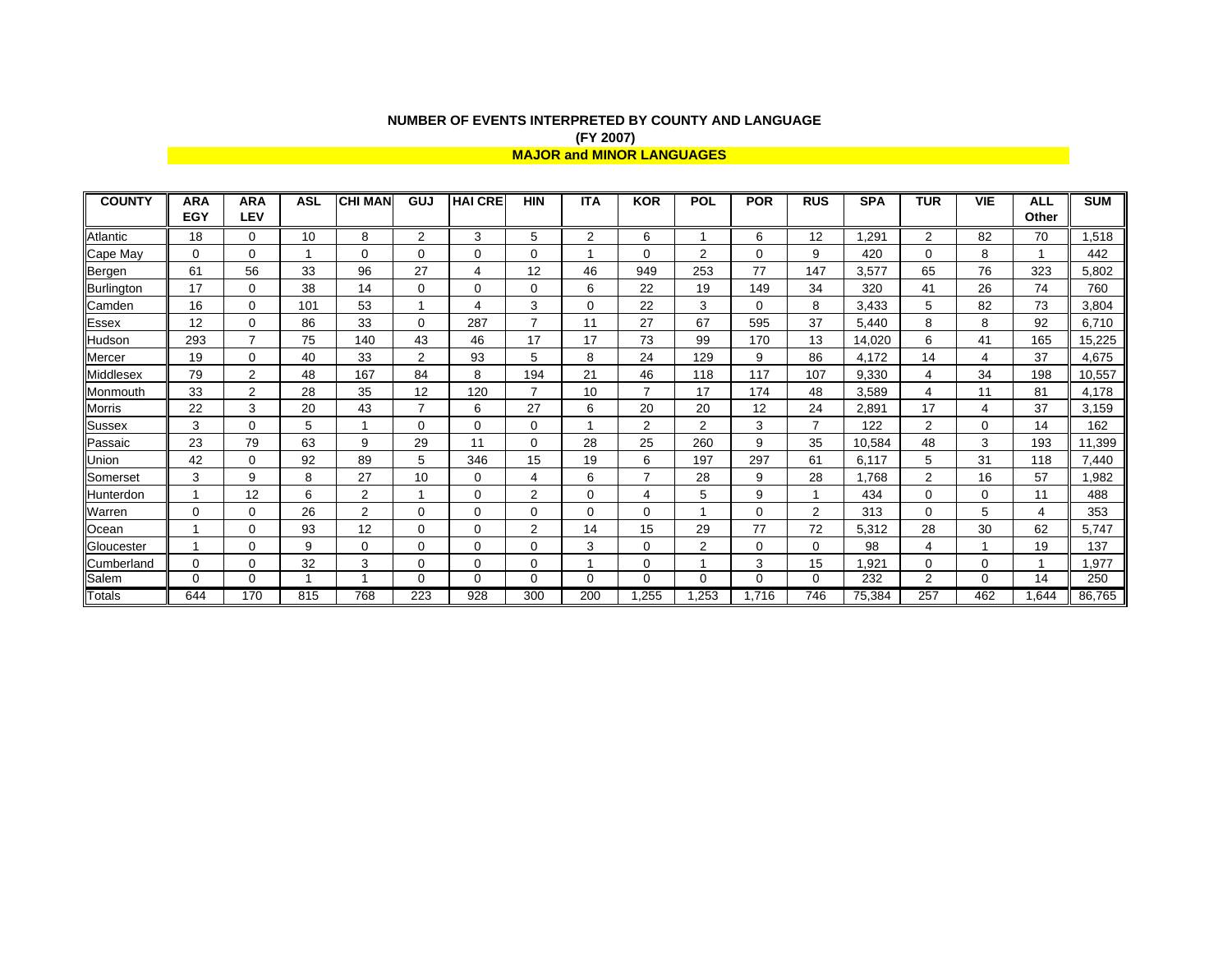## **COURT INTERPRETING STATISTICAL REPORTING SYSTEM**

## **NUMBER OF EVENTS INTERPRETED BY COUNTY AND PRIMARY CONTEXT (July 1, 2006 - June 30, 2007)**

|            | VICINAGE/ COUNTY  | <b>BEFORE A JUDGE</b><br>OR GRAND JURY | <b>BEFORE HEARING</b><br>OFFICER OR IN<br><b>CDR PROCEEDING</b> | <b>ANY COURT</b><br><b>SUPPORT</b><br><b>SERVICE</b> | <b>TOTAL</b><br><b>EVENTS</b><br>FY 2007 |
|------------|-------------------|----------------------------------------|-----------------------------------------------------------------|------------------------------------------------------|------------------------------------------|
| ll:        | Atlantic          | 1,516                                  | $\overline{2}$                                                  | 0                                                    | 1,518                                    |
| <u>ll:</u> | Cape May          | 442                                    | 0                                                               | $\mathbf 0$                                          | 442                                      |
| lli:       | Bergen            | 5,011                                  | 546                                                             | 245                                                  | 5,802                                    |
| IIII:      | <b>Burlington</b> | 639                                    | 80                                                              | 41                                                   | 760                                      |
| IV:        | Camden            | 3,177                                  | 473                                                             | 154                                                  | 3,804                                    |
| V:         | <b>Essex</b>      | 4,727                                  | 733                                                             | 1,250                                                | 6,710                                    |
| VI:        | Hudson            | 12,293                                 | 2,519                                                           | 413                                                  | 15,225                                   |
| VII:       | Mercer            | 3,902                                  | 518                                                             | 255                                                  | 4,675                                    |
| VIII:      | Middlesex         | 7,820                                  | 1,099                                                           | 1,638                                                | 10,557                                   |
| IX:        | Monmouth          | 1,876                                  | 438                                                             | 1,864                                                | 4,178                                    |
| X:         | <b>Morris</b>     | 2,103                                  | 359                                                             | 697                                                  | 3,159                                    |
| X:         | <b>Sussex</b>     | 136                                    | 4                                                               | 22                                                   | 162                                      |
| XI:        | Passaic           | 8,109                                  | 3,194                                                           | 96                                                   | 11,399                                   |
| XII:       | Union             | 6,388                                  | 750                                                             | 302                                                  | 7,440                                    |
| XIII:      | Somerset          | 1,636                                  | 242                                                             | 104                                                  | 1,982                                    |
| XIII:      | Hunterdon         | 429                                    | 17                                                              | 42                                                   | 488                                      |
| XIII:      | Warren            | 294                                    | 20                                                              | 39                                                   | 353                                      |
| XIV:       | Ocean             | 4,036                                  | 1,205                                                           | 506                                                  | 5,747                                    |
| XV:        | Cumberland        | 1,604                                  | 219                                                             | 154                                                  | 1,977                                    |
| XV:        | Gloucester        | 122                                    | 13                                                              | $\overline{2}$                                       | 137                                      |
| XV:        | Salem             | 164                                    | 33                                                              | 53                                                   | 250                                      |
| TOTALS     |                   | 66,424                                 | 12,464                                                          | 7,877                                                | 86,765                                   |